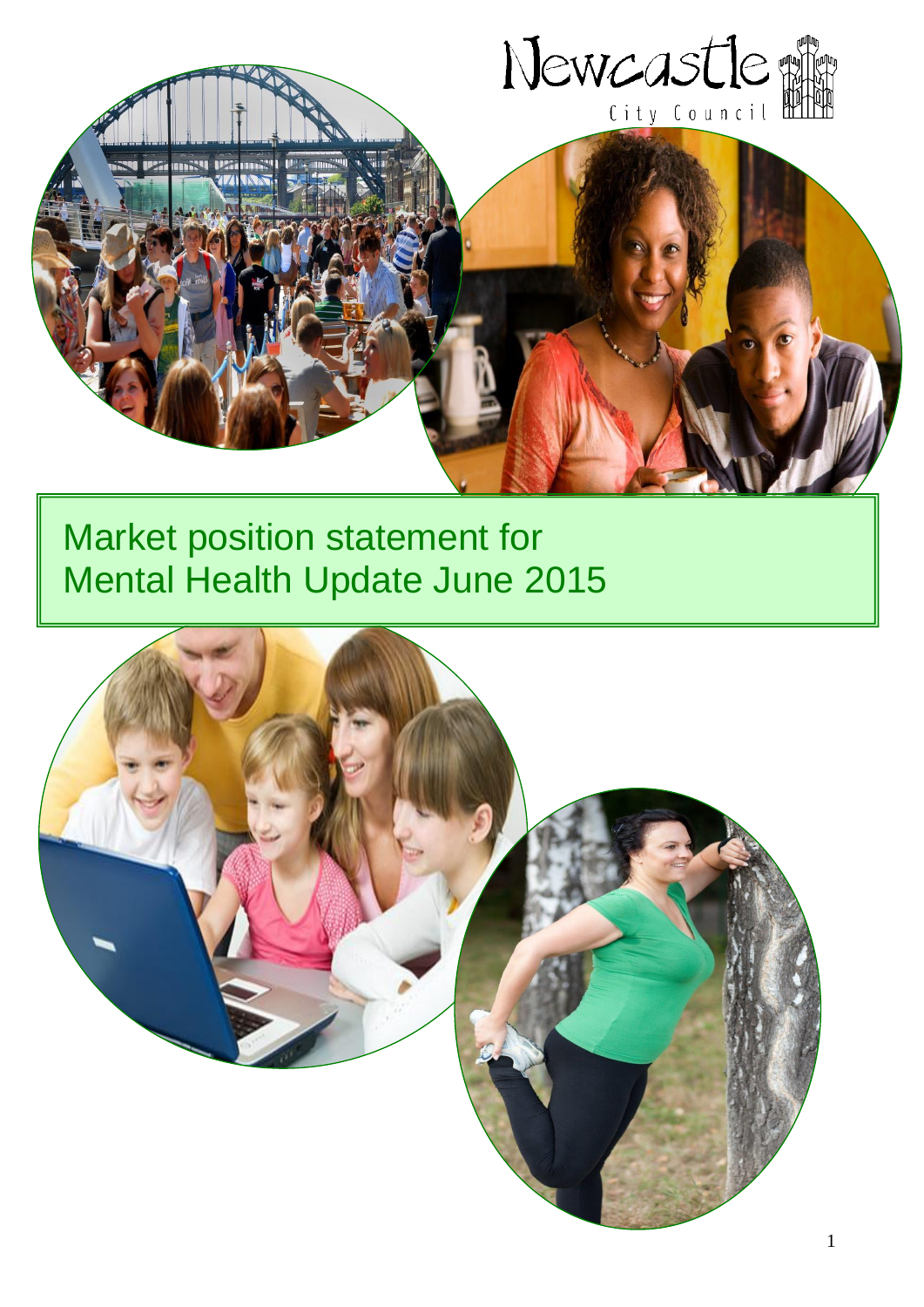# **Contents**

| What business development opportunities will this create?  14     |  |
|-------------------------------------------------------------------|--|
| How Newcastle Council will help providers be fit for the future15 |  |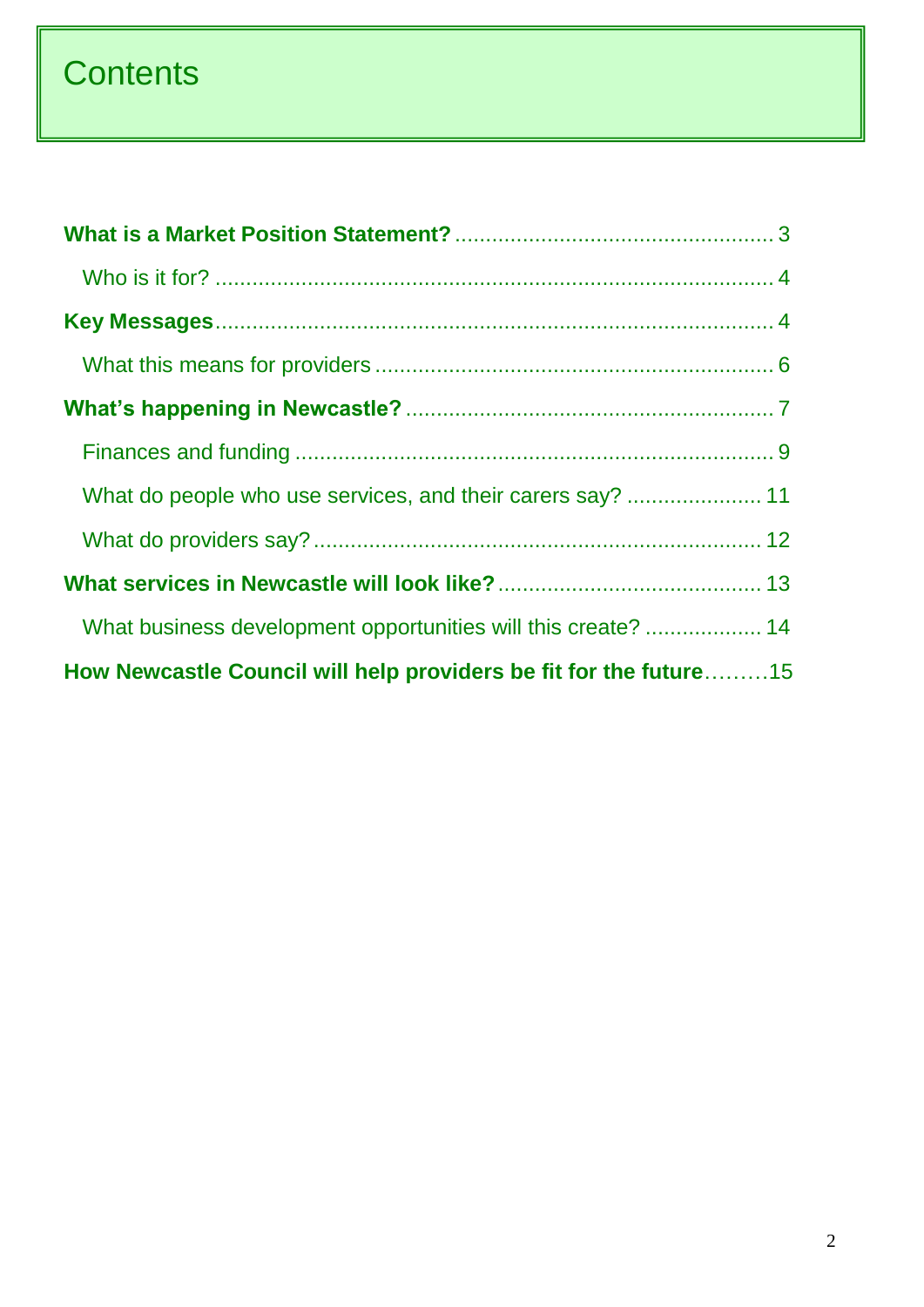### **Drivers for Change**

The **Care Act 2014** sets out the biggest reform to the social care system for over 60 years; placing a new statutory duty on local authorities to promote a wider offer for adults and carers in need of support.

Within the act it states that "Local authorities must consider how to meet each person's specific needs rather than simply considering what service they will fit into. The concept of meeting needs also recognises that modern care and support can be provided in any number of ways, with new models emerging all the time, rather than the previous legislation which focuses primarily on traditional models of residential and domiciliary care."

"The ambition is for local authorities to influence and drive the pace of change for their whole market, leading to a sustainable and diverse range of care and support providers, continuously improving quality and choice, and delivering better, innovative and cost-effective outcomes that promote the wellbeing of people who need care and support."

# <span id="page-2-0"></span>What is a Market Position Statement?

Newcastle City Council aspires to be a cooperative council; this means we want to:

- deliver services in cooperation with communities,
- enable communities to inform choices about the Council's priorities,
- involve communities in deciding how services can be delivered in the future and how to achieve a balance between those services which are available to everyone and those that are for people with an assessed social care need.

Market Position Statements are the first step towards achieving a cooperative approach to the commissioning of services. These documents are designed to help Adult Social Care providers and the people who use Adult Social Care services in Newcastle understand what services are currently on offer in the City, and also what we think Adult Social Care services should look like in the future.

We are producing a range of these documents looking at different client groups and service models in the City.

In developing these documents we have spoken to people that use Social Care services, the people that work in services and the organisations that run them to understand what they think of what's currently on offer and how they would like to see it change.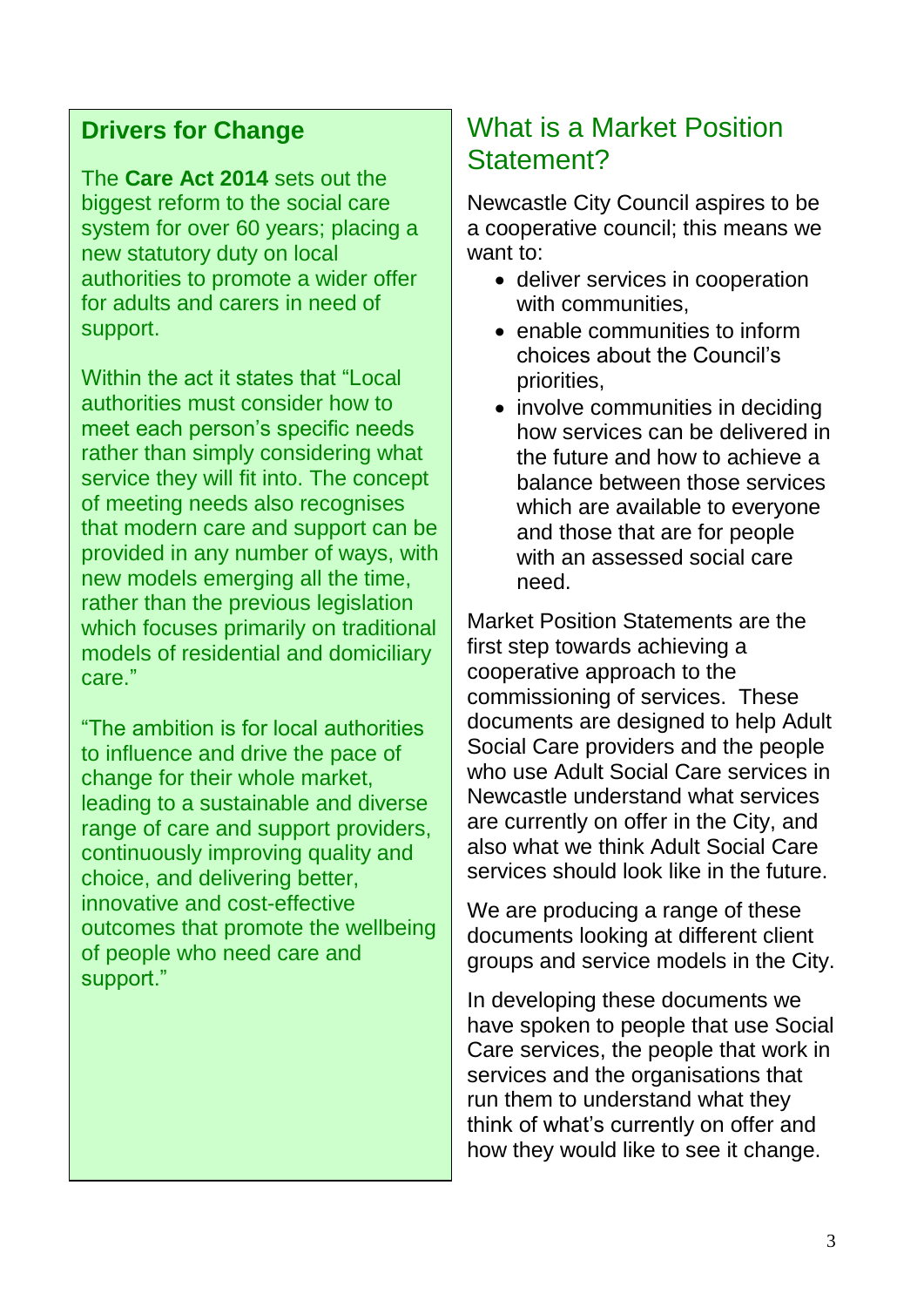### **Drivers for Change**

The **Care Act** has had a major impact on the Council in relation to its Adult Social Care responsibilities, extending existing duties and adding new duties.

Some of the major changes being brought about by the act are:

- The Council will have a duty to:
	- $\circ$  improve integration with Health partners
	- o provide preventative services
	- o provide information and advice signposting
	- o assess any adult with a need for a care and support service
	- o facilitate a marketplace that offers a diverse range of high quality and appropriate services
- A national eligibility criteria
- A cap on care costs
- Establishment of universal deferred payment scheme

As the reforms are so far reaching, and changes to the financial position will not be clear for some months, it is difficult to plan ahead at this time.

We want to use these documents as the start of a conversation with providers, carers and people who use services, about the vision for the future of our Social Care market in **Newcastle** 

## <span id="page-3-0"></span>Who is it for?

This document is aimed at:

- Existing and potential providers of mental health care services and/or accommodation, to aid them to develop their future business plans.
- Service users and their carers to understand the direction of travel which Newcastle is undertaking.
- Health colleagues who will be crucial partners in ensuring the delivery of the co-operative approach which is fundamental to Newcastle City Council approach.
- Voluntary and community organisations can learn about future opportunities in order to develop new activities and services.

### <span id="page-3-1"></span>Key Messages

One in four people will experience a mental health problem at some point in their life and one in six adults has a mental health problem at any one time. Common mental health problems include: stress, anxiety and depression.

This document doesn't deal with the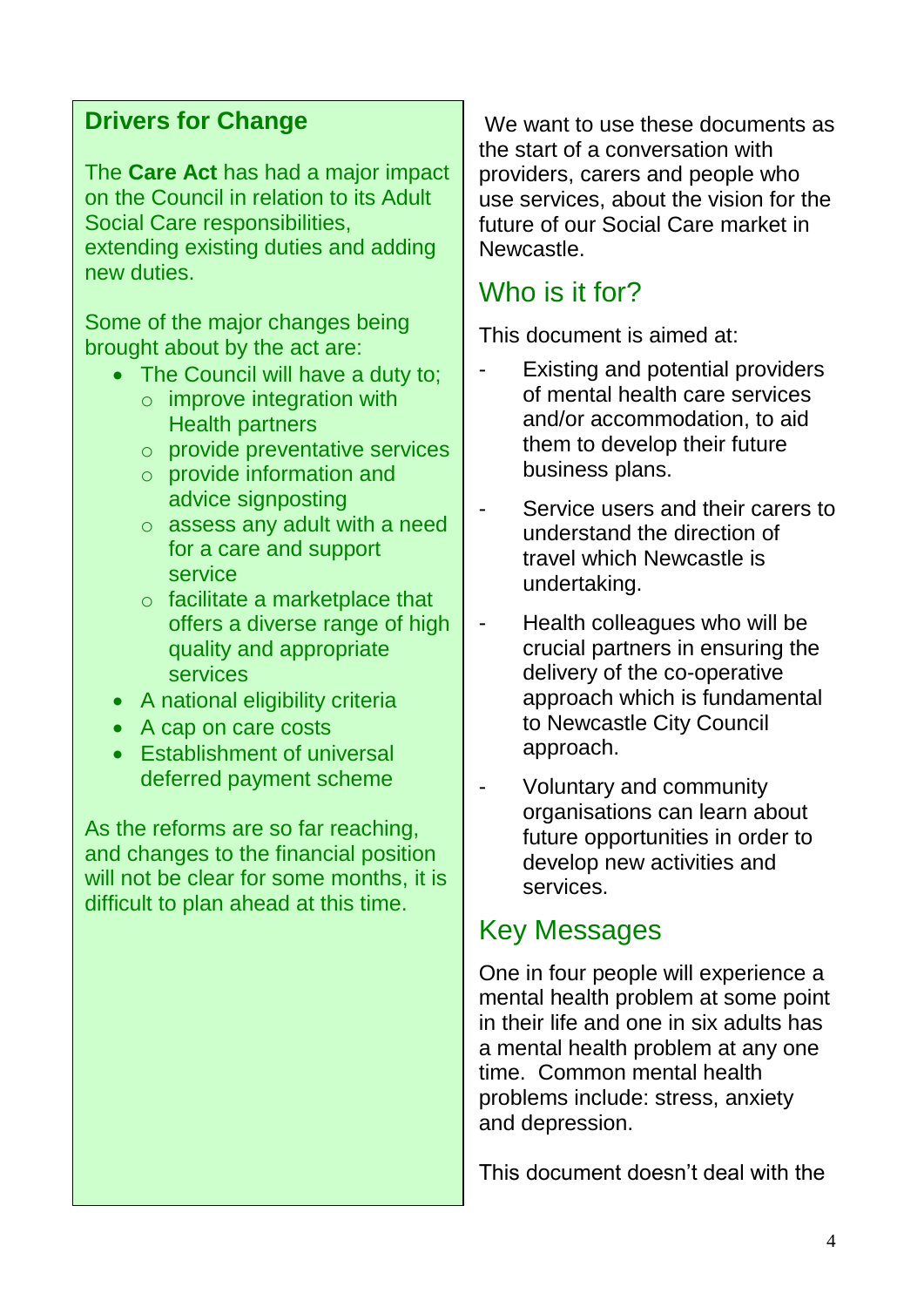#### National drivers for change

- Closing the Gap: Priorities for essential change in mental health (DH 2014)
- Making mental health services more effective and accessible (DH 2013)
- Mental Health Crisis Care Concordat: Improving outcomes for people experiencing mental health crisis (DH 2014)
- No health without mental health: implementation framework (DH 2012)
- White Paper 'Caring for our future' (HM Government 2012)
- Putting People First Concordat (HM Government 2007)
- Mental Capacity Act Deprivation of Liberty Safeguard (OPSI 2007)
- A Vision for Adult Social Care: Capable communities and active citizens (DH 2010)

#### Local drivers

- Focus on community based services
- Alternatives to in-patient care.
- Focus on carers
- Authorities budgetary pressures
- NHS consultation on mental health services for Newcastle and Gateshead.

18 - 64 years Predicted to have 2014 2020 a common mental disorder 130,085 29,827 a borderline personality disorder | 839 831 an antisocial personality disorder | 668 668 a psychotic disorder 1991 1992 1994 1995 1996 two or more psychiatric disorders | 13,509 | 13,417 Crown copyright 2014 Source: Poppy & Pansi

| <b>Newcastle</b><br>Population | 2014    | 2020    | %<br>Change |  |
|--------------------------------|---------|---------|-------------|--|
| ~18                            | 55,200  | 57,300  | 3.80%       |  |
| $18 - 64$                      | 187,800 | 186,700 | $-0.59%$    |  |
| $65+$                          | 41,300  | 45,200  | 9.44%       |  |
| Total                          | 284,300 | 289,200 | 1.72%       |  |

Crown copyright 2014 Source: Poppy & Pansi

causes of mental ill health nor the impact of social isolation or housing on Newcastle's population. It is instead aimed at the provision of services for those with complex fluctuating support needs and/or challenging behaviour.

Social isolation is dealt with in the Day Care Market Position Statement which provides support for older people, to help combat social isolation and improve older people's mental health and wellbeing as well as responding to the impacts of an aging population.

The NHS provide the majority of expenditure on mental health on:

- Specialist community mental health services
- In-patient units
- Section 136 suites
- Services for people with expecially complex mental health needs
- Services for older people They aim to support people in the least restrictive setting, focusing on early interventions and strengthening community services.

Newcastle City Council's ambition is to help people live independently in the community with the best quality of life open to them, with the understanding that some people will require long periods of rehabilitation to enable such a level of recovery.

To aid this ambition we provide a range of recovery and support services to people with mental health problems at 49 Scrogg Road, Beech Grove Road and in the community.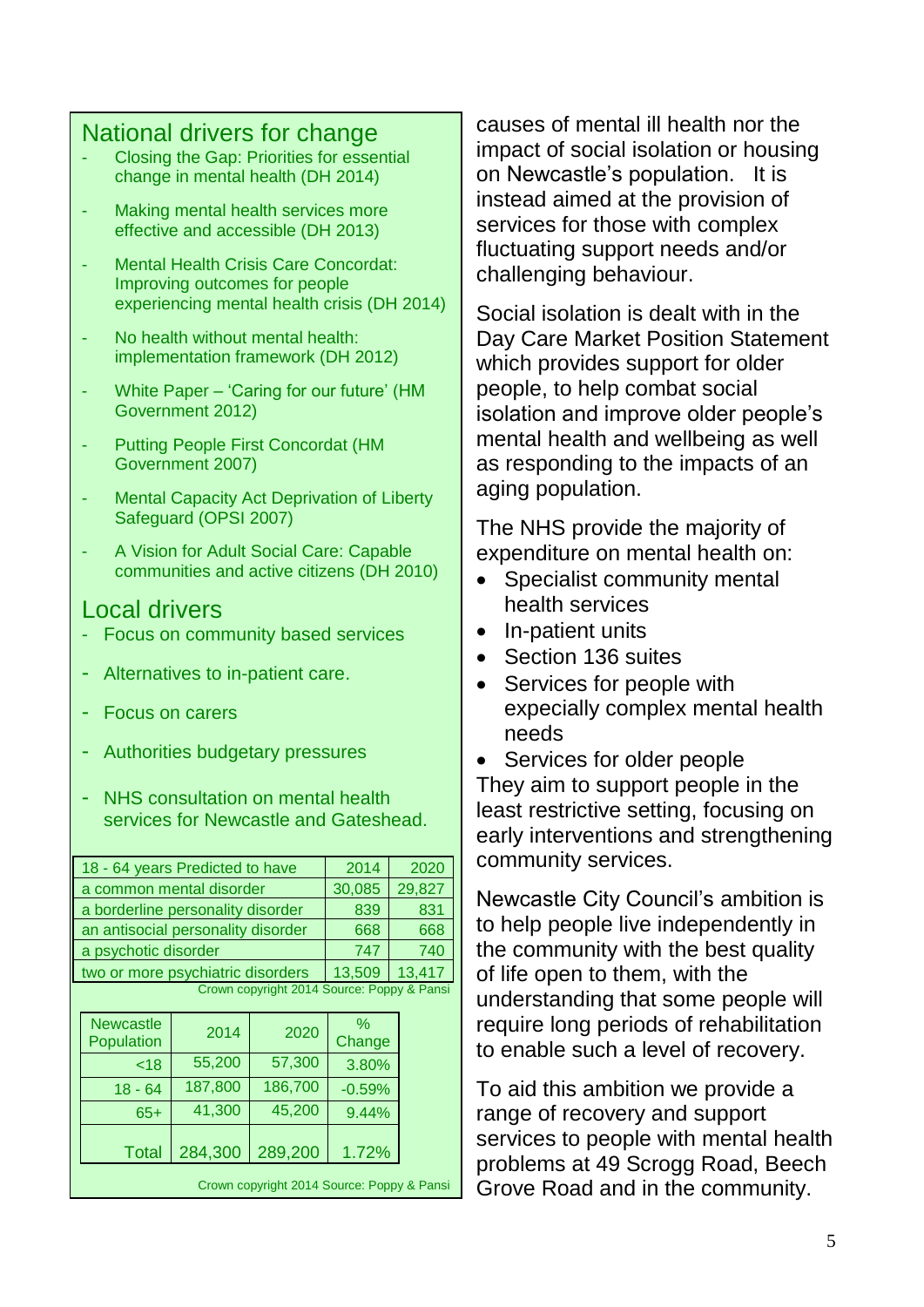Newcastle City Council offers: In-house [Scrogg Road]:

- Rehabilitation
- Crisis support
- Outreach support to those who live in the community, Monday to Sunday, 9am-6pm
- 24 / 7 staff presence at our resource centre

Commissioned services:

- Specialist Care Homes
- Specialist Home Care
- Advocacy
- Supporting Carers

#### Funding:

• Funding to the Voluntary and Community Sector via the Newcastle Wellbeing Fund.

Scrogg Road "…..designing a fit for purpose building that meets users' needs."

Sheila Winter, Mental Health Manager

In Newcastle 4,491 people on 1 Oct 2014 were using specialist community mental health services and 105 people were using specialist in-patient mental health services.

NHS Newcastle Gateshead Alliance

The total numbers of individual people using in-patient services over 2013/2014 in Newcastle was 322. NHS Newcastle Gateshead Alliance

The majority of working age adults will not require, or are not eligible for statutory funding, however they are likely to need some form of support at some time.

49 Scrogg Road provides 16 self contained one bed flats - three wheelchair accessible.

Demand on mental health services is expected to increase:

- in-line with working age adult population growth (just over 3%) over the next few years
- as well as due to the economic recession.

# <span id="page-5-0"></span>What this means for providers

Providers in Newcastle need to respond to:

- The increasing use of personal budgets.
- The private market funded by individuals.
- Funding opportunities around prevention such as the call for community schemes to prevent social isolation.

Promotion will be crucial in reaching the people who have personal budgets as well as responding to the flexibility people are seeking.

Currently 11.7% of our users manage their own care provision either through direct payments or individual service funds and this figure is expected to increase in line with personal choice.

To enable people maintain or develop independence Newcastle will encourage independent, not-forprofit and user-led sectors to develop a wide range of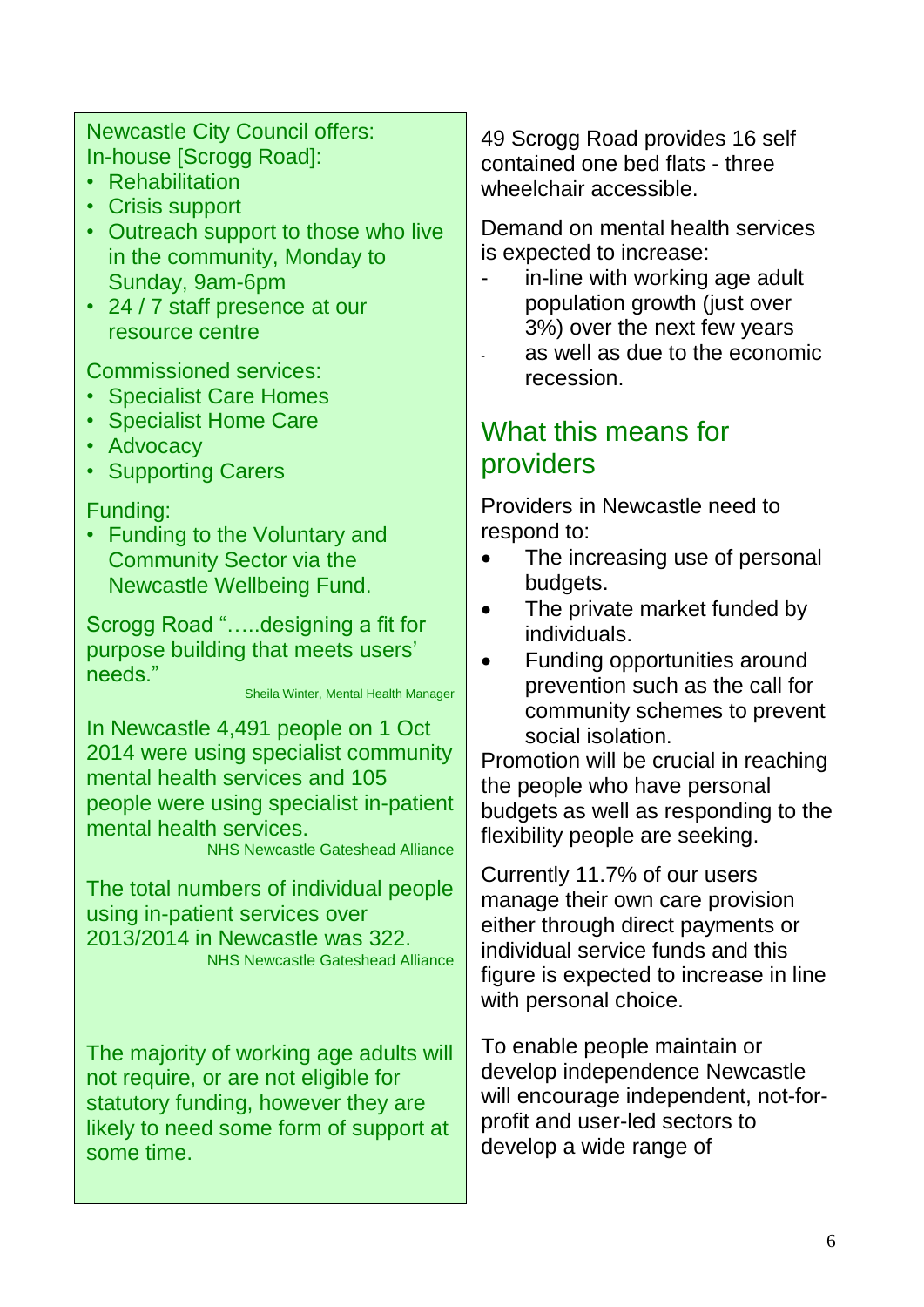

We and our partners provide help to residents to sustain their independence through prevention services, emergency responses and targeted support to avoid repeat episodes of crisis.

In Newcastle there are approximately 45,848 people aged 18-64 with a mental health condition (short and long term).

74.3% of those we support with mental health needs live independently, up1.6% on the previous year.

> Newcastle City Council: Adult Social Care Local Account Annual Report 2013/14

An Individual Service Fund (ISF) enables people to have control over their money and their support without the responsibility of managing the money themselves. The Service Provider agrees to hold the money on the person's behalf and only spend it in the way described in their support plan.

opportunities and activities to attract customers with access to their own funds.

# <span id="page-6-0"></span>What's happening in Newcastle?

Changes brought about by the Care Act mean that Newcastle City Council funds social care for people that are deemed as eligible for services and financially assessed as unable to pay for those services themselves. We will also signpost people to appropriate services no matter what their level of eligibility is.

We also support a number of organisations through a variety of funding streams, including the Newcastle Fund and Public Health monies. Many of these services support people that would not be eligible for services, either in the short or long term, and these services prevent people's needs escalating thereby reducing demand on statutory services.

Organisations the Council fund include:

- NIWE who aims to provide support or signposting to people whose lives are affected by eating distress, or eating disorders.
- Advocacy services both for: people who are subject to the Mental Health Act as well as for people in Newcastle with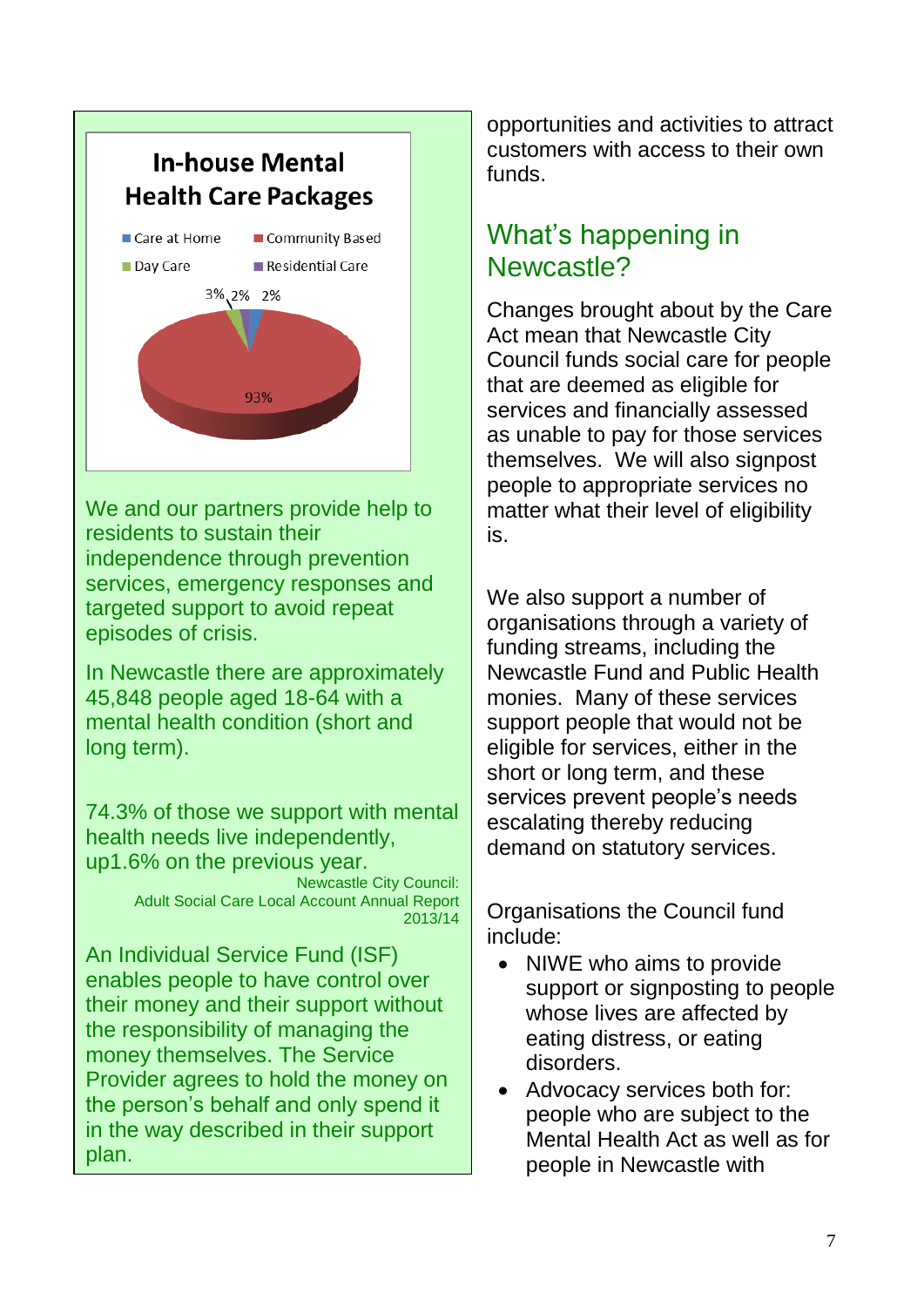#### **Local residential and nursing care homes:**

- Milldene (Anchor) 13 single rooms
- McGowan Court (Mental Health Concern) – 12 single rooms
- Cragston Court (Care UK) 20 single rooms
- Jubilee Mews (Mental Health Concern) – 12 single rooms
- Fairfield (Mental Health Matters) 11 single rooms

Being homeless is incredibly difficult both physically and mentally and has significant impacts on people's health and wellbeing.

Crisis [December 2011]



" … offering high-quality, safe care in the community, that reflects what patients want and need and focuses on recovery."

Making mental health services more effective and accessible (DH 2013)

mental health needs, which is short-term issue related advocacy support.

- Those experiencing mental health needs via the moving forward service
- As well as carers who are supporting someone who has a mental health condition.

In-house support accounts for 28% of our budget which is primarily used for social work staff and the offer at Scrogg Road which is delivering community based support. Newcastle City Council's preferred delivery model is support in the community.

In 2013 of those categorised with a mental health issue 48% received a specific mental health package, 34% received older person packages and the remainder received learning disability or physical disability support packages.

The private and voluntary sectors provide 60% of mental health service user support for Newcastle City Council with care at home being the largest of these.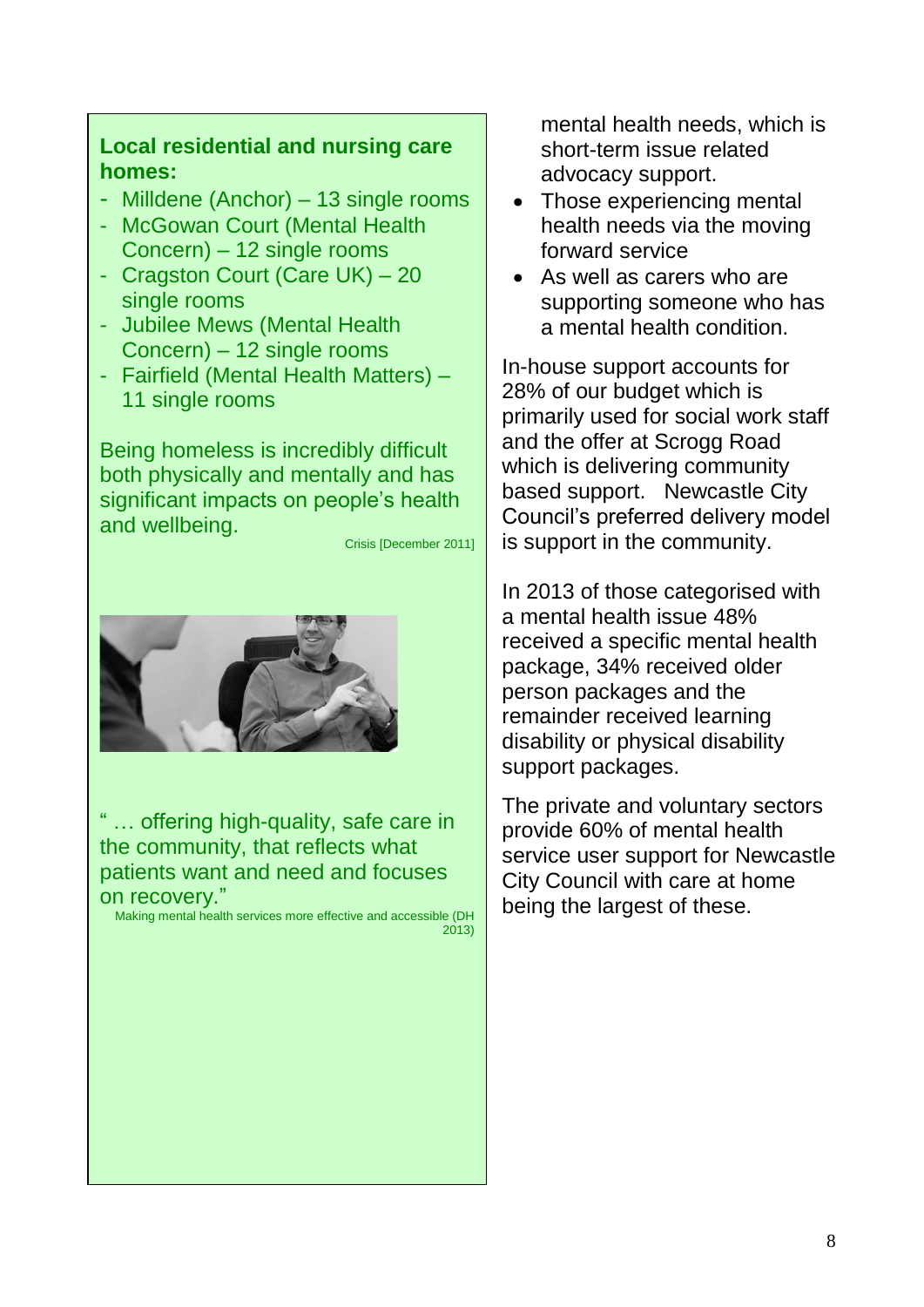27% of working age adults in England with a mental illness are in employment compared with around 70% of the population as a whole. Research has suggested that less than 40% of employers would consider employing someone with a Mental Health Needs (Stand to Reason, 2009: Breaking glass ceilings in mental health).

Around 85-90% of people with a mental illness who are not employed would like to work.

No health without mental health (DH 2011)

- 1 in 10 children aged 5 to 16 years has a mental health problem, with the problem continuing into adulthood.
- Almost half of all adults will experience at least one episode of depression during their lifetime
- 1 in 10 new mothers experiences postnatal depression
- About 1 in 100 people has a severe mental health problem
- Some 60% of adults living in hostels have a personality disorder
- Some 90% of all prisoners are estimated to have a diagnosable mental health problem (including personality disorder)

### <span id="page-8-0"></span>Finances and funding

In 2013 - 2014 £5.2 million was spent by Newcastle City Council on Mental Health services for adults in Newcastle. This is out of a £74.8 million adult social care services budget and is a decrease in spending from 2012-13.

# **Newcastle Council in 2013/14** spent £74.8m on adult social care services

| Care Services                | 9.0%  |
|------------------------------|-------|
| Older People                 | 37.7% |
| <b>B</b> Specialist Services | 45.8% |
| <b>田 Mental Health</b>       | 7.0%  |
| Other Social Care Services   | 0.5%  |

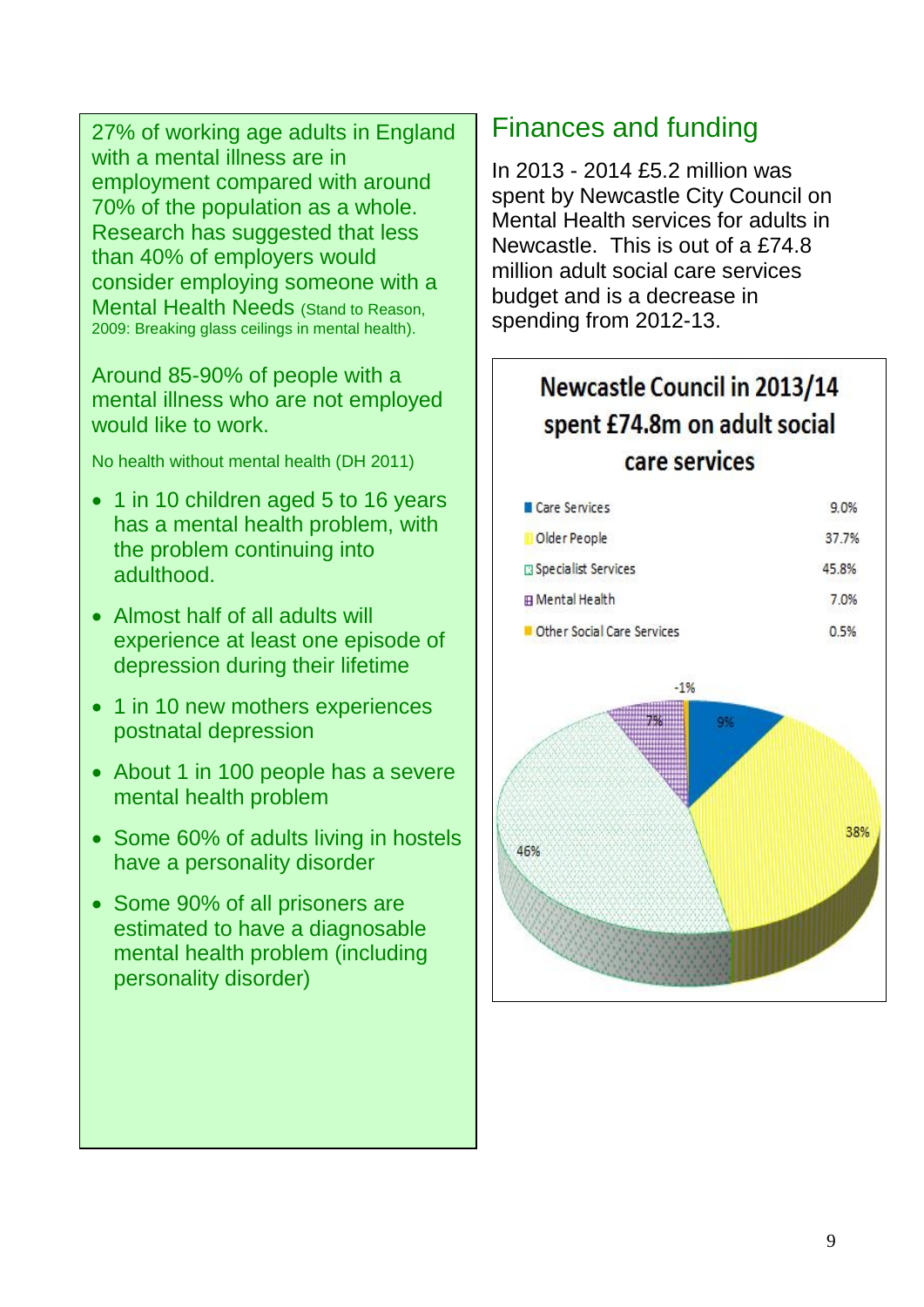

In Nov 2014 Newcastle secured over £2.7m to transform the way families with infants are helped to overcome poor mental health and parental substance misuse.

"In Newcastle we are committed to lifting the stigma of mental ill-health and ensuring people get the help they need - on a par with how we treat physical illness. This money will go a long way to improving support to young families dealing with mental health issues - giving vulnerable parents and their children a better start in life. And, by helping families earlier we can reduce costs of services such as health and social services in the longer-term - all helping to make those services more sustainable at a time of increased pressure on budgets."

Cllr Nick Forbes, Leader of Newcastle City Council

In 2011 the Council's committed to providing at least £10.25 million in grant aid over four years via the Newcastle Fund to the Voluntary and Community Sector. The Voluntary and Community Sector make an enormous contribution to the quality of life for people in Newcastle, but 60% have relatively small incomes of less than £10,000 with few employees while providing significant community benefit and social action.

The Newcastle Fund is one of the Council's primary grant-giving vehicles, and a key source of core running costs and project funding for many small and medium sized Voluntary and Community Sector organisations.

The Council recognises that this fund continues to be an important form of support for the voluntary and community sector. In recognition of this, the Council has continued to protect investment in the Newcastle Fund.

The challenge to Newcastle and its providers will be to deliver high quality value for money services with fewer resources.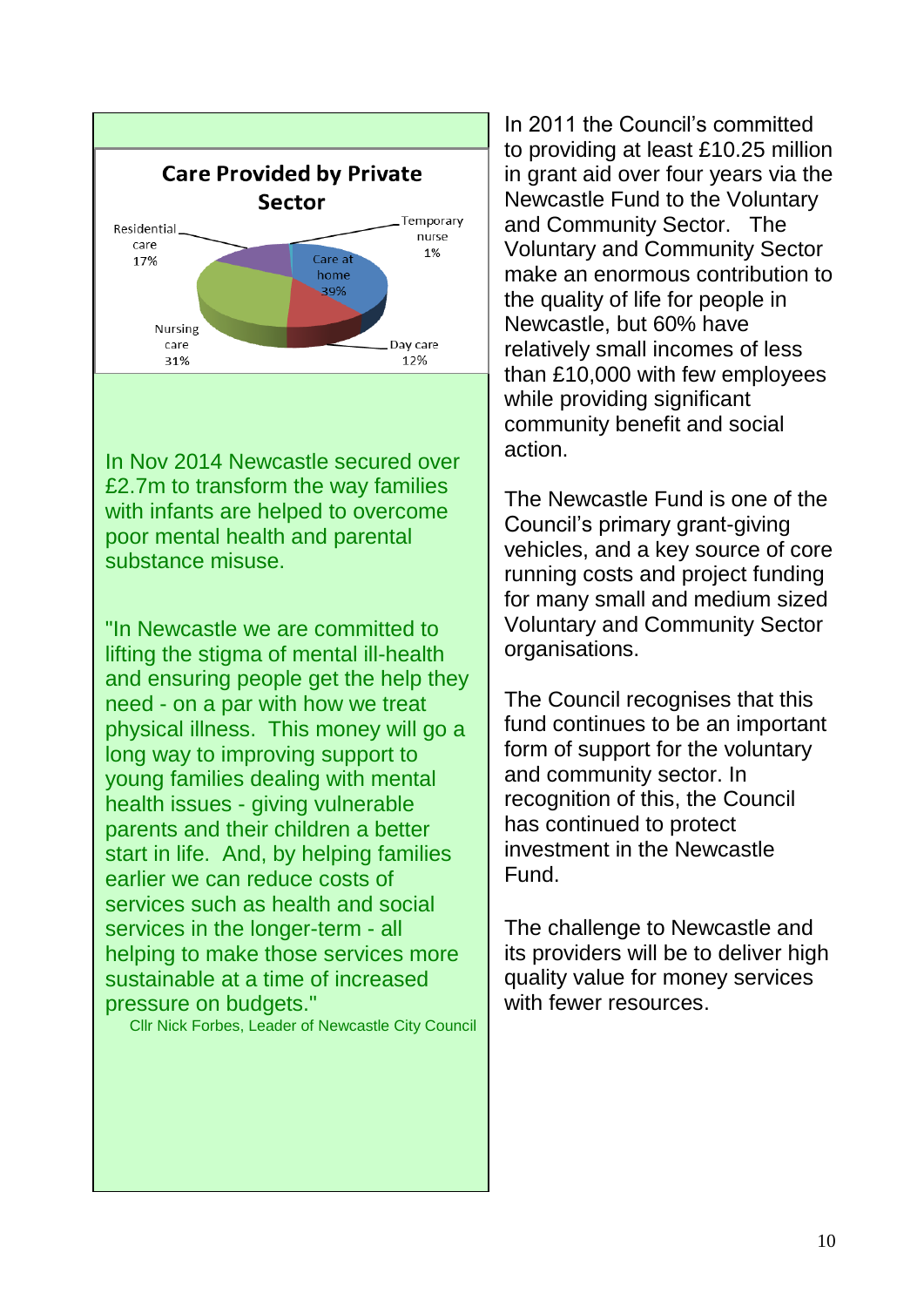

Newcastle spends more on mental health than the rest of the region and England.

|                   | 2012-13 Spend on         |  |
|-------------------|--------------------------|--|
|                   | <b>Mental Health per</b> |  |
| Area              | 10,000 population        |  |
| <b>Newcastle</b>  | £295,000                 |  |
| <b>North East</b> | £250,000                 |  |
| <b>England</b>    | £270,000                 |  |

In Newcastle the average spend per working age person with Mental Health needs per week are:

- Residential care £846
- Direct payments £75
- Home care £103

# <span id="page-10-0"></span>What do people who use services, and their carers say?

Respondents to our annual service user survey show our services help with:

- control over daily life
- social contact with others
- spending time as they want



Newcastle City Council Social Care User Experience Survey 2012/13



Newcastle City Council Social Care User Experience Survey 2012/13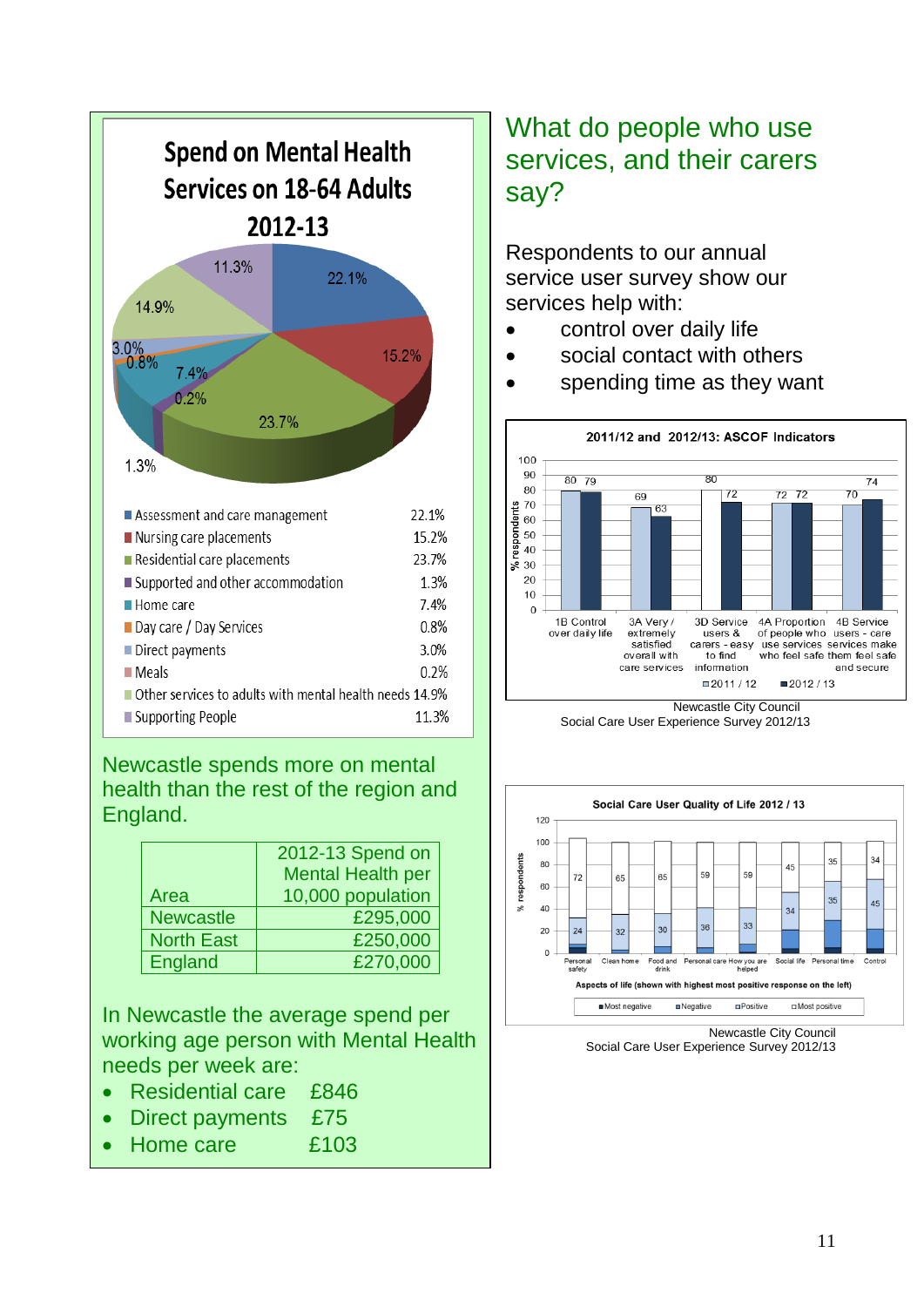

# <span id="page-11-0"></span>What do providers say?

Providers have asked Newcastle to be:

- Up front about their expectations.
- To challenge providers to find innovative solutions around efficiencies and meeting service users diverse needs.
- To define areas of work Newcastle are not looking to commission.
- Attach outcomes to the future.
- To define how Newcastle's specialist provision links to Newcastle, Tyne and Wear NHS Foundation Trust.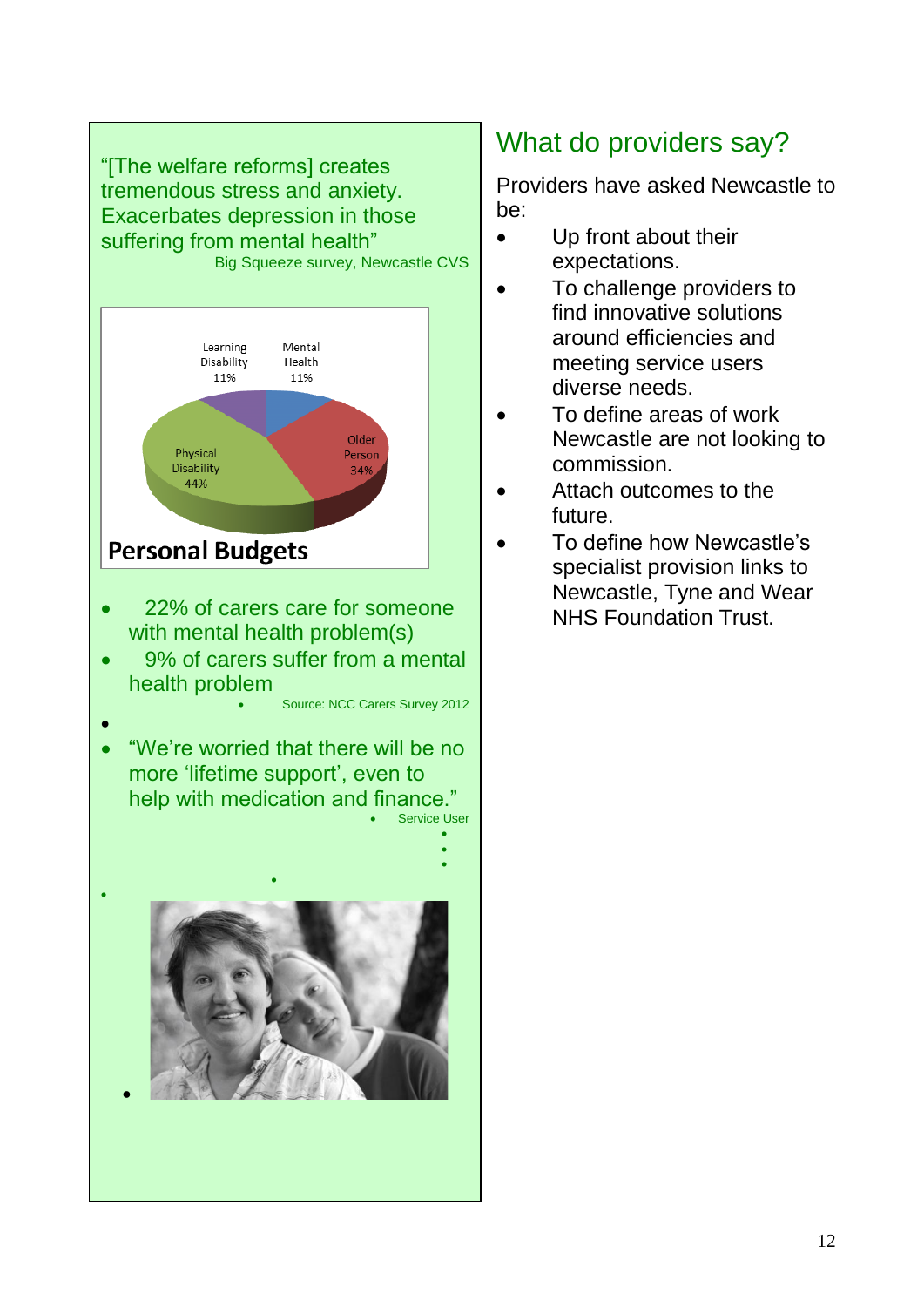Our Supported Employment Service helps people with disabilities to find work by providing training, work experience and job search support 261 people with a disability or a mental health condition were supported last year, 15 more than last year

> Newcastle City Council: Adult Social Care Local Account Annual Report 2013/14

Mental health problems can affect anyone, anywhere.

Reading Well Books on Prescription in Newcastle Libraries:

"It's fantastic to have these specially selected books readily available and in such an accessible way. Reading is a proactive way for someone to take control of their mental health and something they can do in their own time and at their own pace."

Alisdair Cameron LaunchPad (10 Oct 2014)

## What services in Newcastle will look like?

Newcastle City Council's focus is on "enabling services" to help people maintain or develop independence.

The provision of services will be based on a close working relationship between health, and social care, delivered in the community by a range of commercial, community, social enterprise, user and carer-led organisations.

Newcastle City Council will be commissioning mental health services around:

- Specialist Care Homes
- Specialist Home Care
- Advocacy

 Supporting Carers We will additionally be providing grants through the Wellbeing Fund to reduce social isolation (http://www.newcastle.gov.uk/comm unities-and-neighbourhoods/grantsand-funding/wellbeing-fund).

Long term service users will control the market through the use of direct payments, individuals service funds or private self-funded budgets.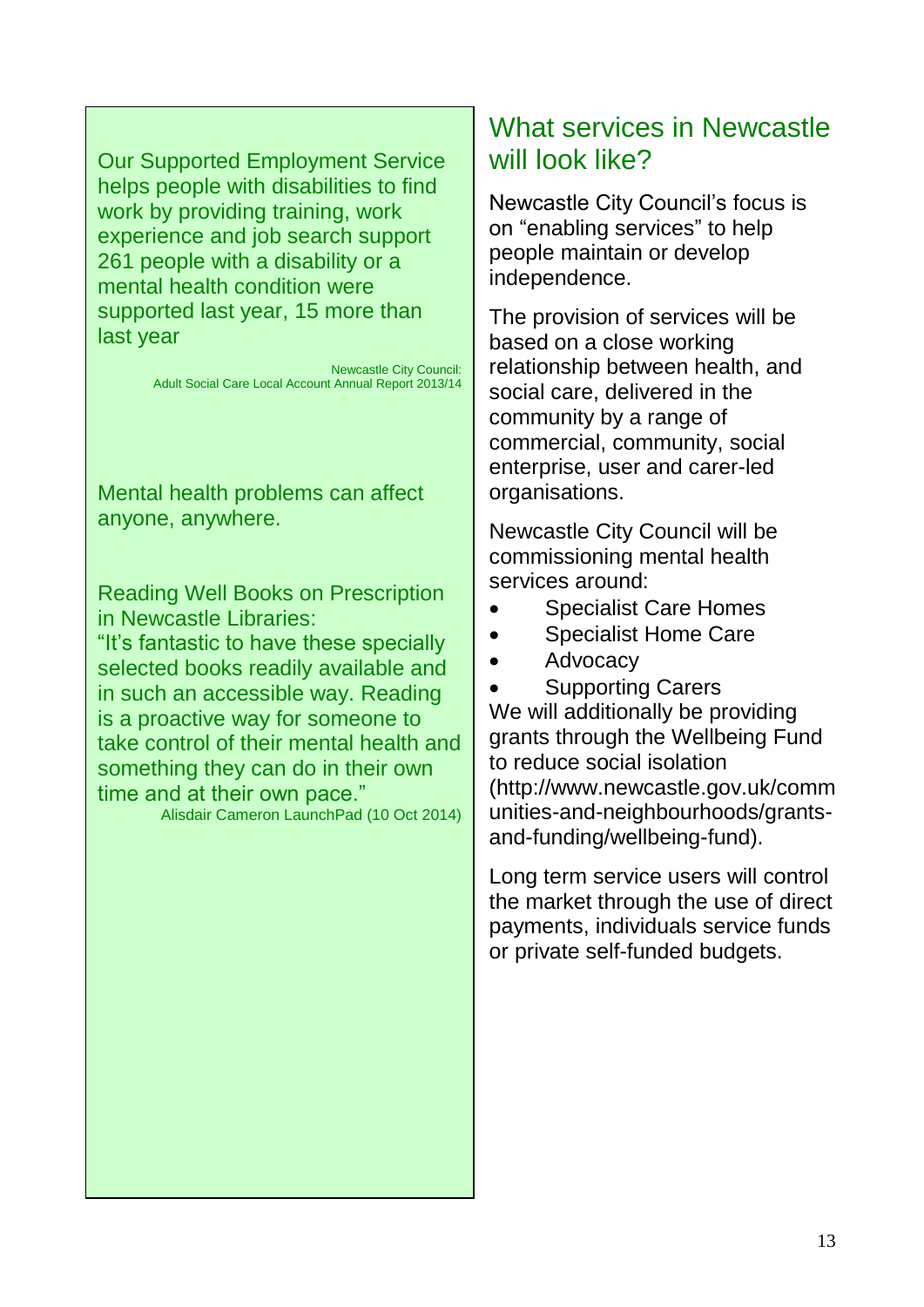#### What we will do

Newcastle will:

- Focus on enabling approaches that maximise peoples independence and reduce reliance on long-term services.
- Continue the use of telecare technology to help people lead the independent life that they want.
- Continue to deliver support in the community.
- Work closely with health to deliver joined up services.
- Enable service users to have choice and control by moving from care to support planning.

Over the last 30 years, service users, their advocates and politicians have worked hard with NHS organisations and other partners to make sure that people with mental health problems are no longer expected to live in hospitals or other institutions. NHS Newcastle Gateshead Alliance

### <span id="page-13-0"></span>What business development opportunities will this create?

There is a need for community groups or providers to support people to maintain or develop their independence as well as improve social inclusion within the community. These services should be directly targeted at service users who will pay for them through their direct payments, individual service funds or private self-funded budgets.

Tailored support for underrepresented groups such as black and minority ethnic communities is also required.

Enabling independent living by developing alternative housing options is seen as a real opportunity. The options would include step down housing to facilitate recovery for those currently in secure settings as well as those going through rehabilitation after an episode of care in a hospital.

However, there are currently no clearly defined models for what such accommodation should look like.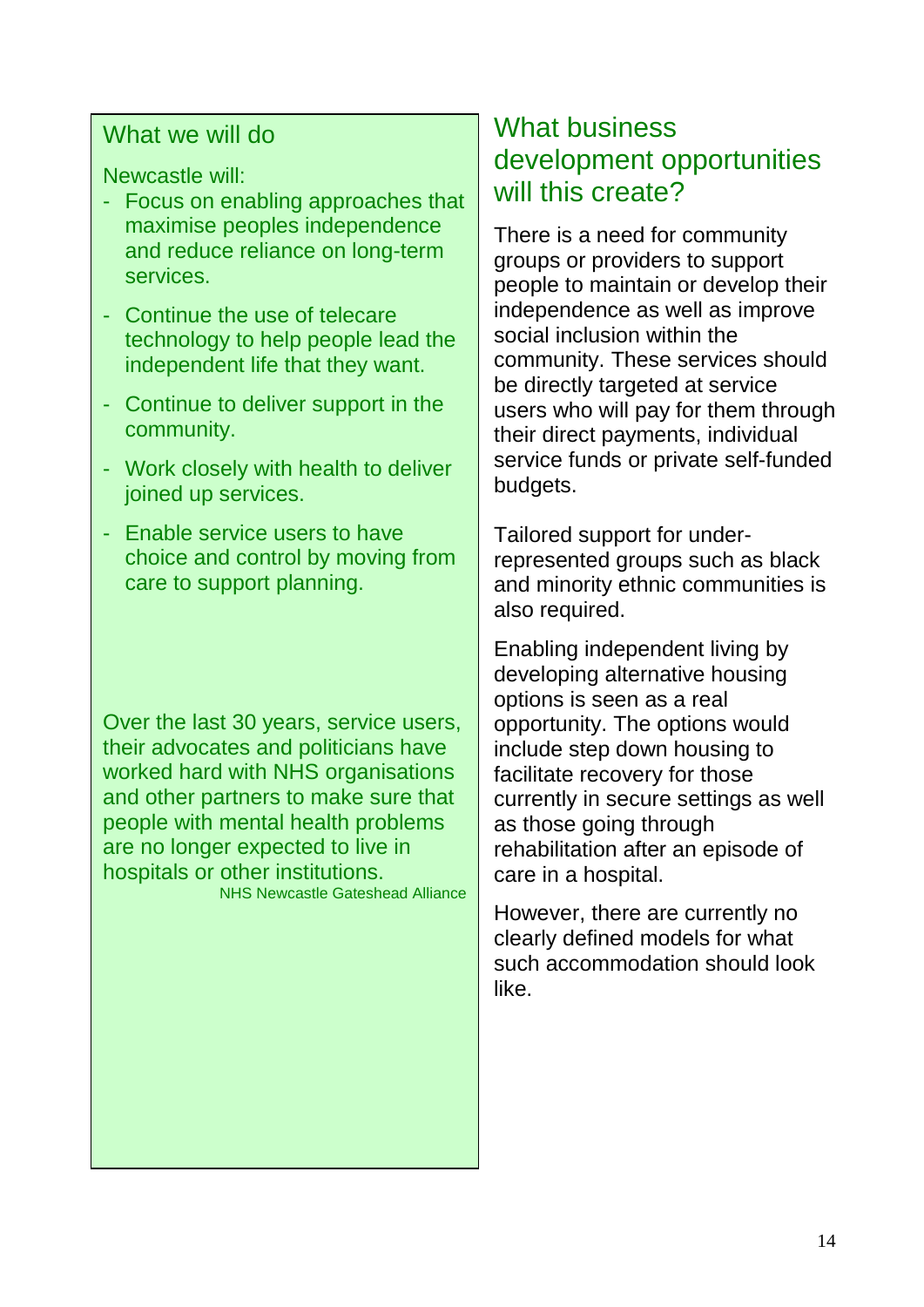"All too often, attitudes to mental health are stuck in the dark ages; full of stigma and stereotypes. It's time for us to bring mental health out of the shadows and to give people with mental health conditions the support they need and deserve."

The Rt Hon Nick Clegg MP, Deputy Prime Minister



"Newcastle City Council have ran a high quality service for the people of Newcastle for many years. We are now at a significant point in transforming the service as we prepare to build a brand new fit-forpurpose building [49 Scrogg Road] which will help people in Newcastle recover or cope with mental health problems."

Cllr Veronica Dunn, portfolio holder for Adult Social Care – July 2012

There are 226,047 adults aged 18 and over living in Newcastle, 46,460 adults with short and long term mental health conditions

> Newcastle City Council: Adult Social Care Local Account Annual Report 2013/14

To help define models, the government are allocating £43 million from the Care and Support Specialised Housing (CASSH) Fund to support the construction of a small number of housing projects. These projects will be designed in close conjunction with mental health and learning disability policy experts and representatives of relevant charities.

The government's ambition is to receive bids from potential developers by 2015 with homes available from 2017.

# <span id="page-14-0"></span>How Newcastle Council will help providers be fit for the future

The Council will assist the market in the development of the services described in this document by:

- Maintaining a close working relationship with Newcastle, Tyne and Wear NHS Foundation Trust and NHS Newcastle Gateshead Alliance.
- Hosting regular events for providers to meet and discuss future plans with other providers, social workers and Commissioners of services.
- Continuing to provide support to organisations to run